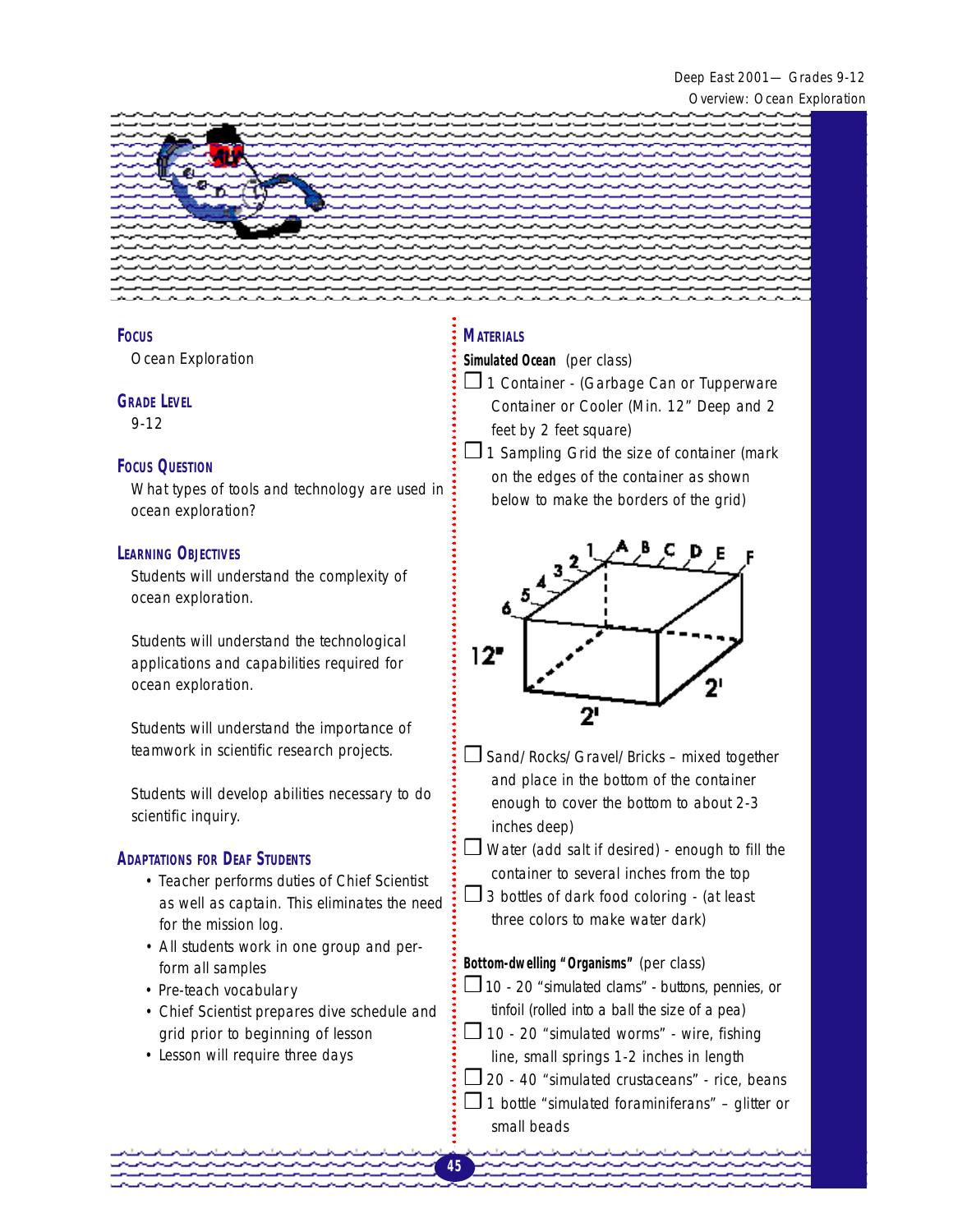### **Supplies to Make Ocean Exploration Tools \*** (per class)

- $\Box$  1 roll of wire
- $\Box$  1 roll of fishing line
- $\Box$  1 pair of panty hose
- $\Box$  1 box of washers
- $\Box$  3 garden hose sections
- $\square$  15 fishing weights
- $\Box$  10 paper cups
- $\Box$  1 box of paper clips
- $\Box$  3 PVC pipe 1" diameter x 6" long sections
- $\Box$  1 box plastic or paper straws
- $\Box$  1 roll of duct tape
- $\Box$  3 6 plastic soda bottles (20 oz.)
- $\Box$  3 6 magnets
- $\Box$  1 roll of string
- $\Box$  10 toilet paper or paper towel rolls
- $\square$  3 6 pens/pencils
- $\Box$  3 6 pair of scissors
- $\Box$  10 corks
- $\Box$  10 film containers
- $\square$  3 bottles of glue/rubber cement

*\* You may add or delete materials. These are suggestions of items that can be used by students to design sampling tools.* 

### **Printed Materials** - See attachments

- $\Box$  3 6 copies of Mission Statement
- $\Box$  3 6 copies of Chain of Command
- $\Box$  1 copy of Job Description Cards
- ❒ 1 copy of Mission Log
- $\Box$  3 6 copies of Dive log
- $\Box$  1 copy of Dive Schedule
- ❒ Overhead of Chain of Command diagram

### **AUDIO/VISUAL EQUIPMENT**

❒ Overhead projector

## **TEACHING TIME**  Two 45-minute periods

#### **SEATING ARRANGEMENT**

Cooperative groups of three to five

**MAXIMUM NUMBER OF STUDENTS** 30 students

### **KEY WORDS**

Chief Scientist **Exploration** Principal Investigator (PI) Deployment Technician Retrieval Chain of Command Sample Mission **Grid** Mission Log Foraminiferans Dive Log Crustaceans Core Sample **Infauna** Sediment Interstitial water Submersible Diversity Topography Habitat Species Biotechnology

### **BACKGROUND INFORMATION**

How did the ocean form? Where does it get its power? Why is it blue, brown, or green? What is living in it? Why do marine plants and animals look the way they do? What do they eat and where do they come from? Why do marine organisms change color and shape as they grow? How do they protect themselves? How do they reproduce and what do their young look like? Certainly these are some of the questions asked thousands of years ago before explorers had access to what we consider, at best, extremely primitive instrumentation and ocean-going vessels.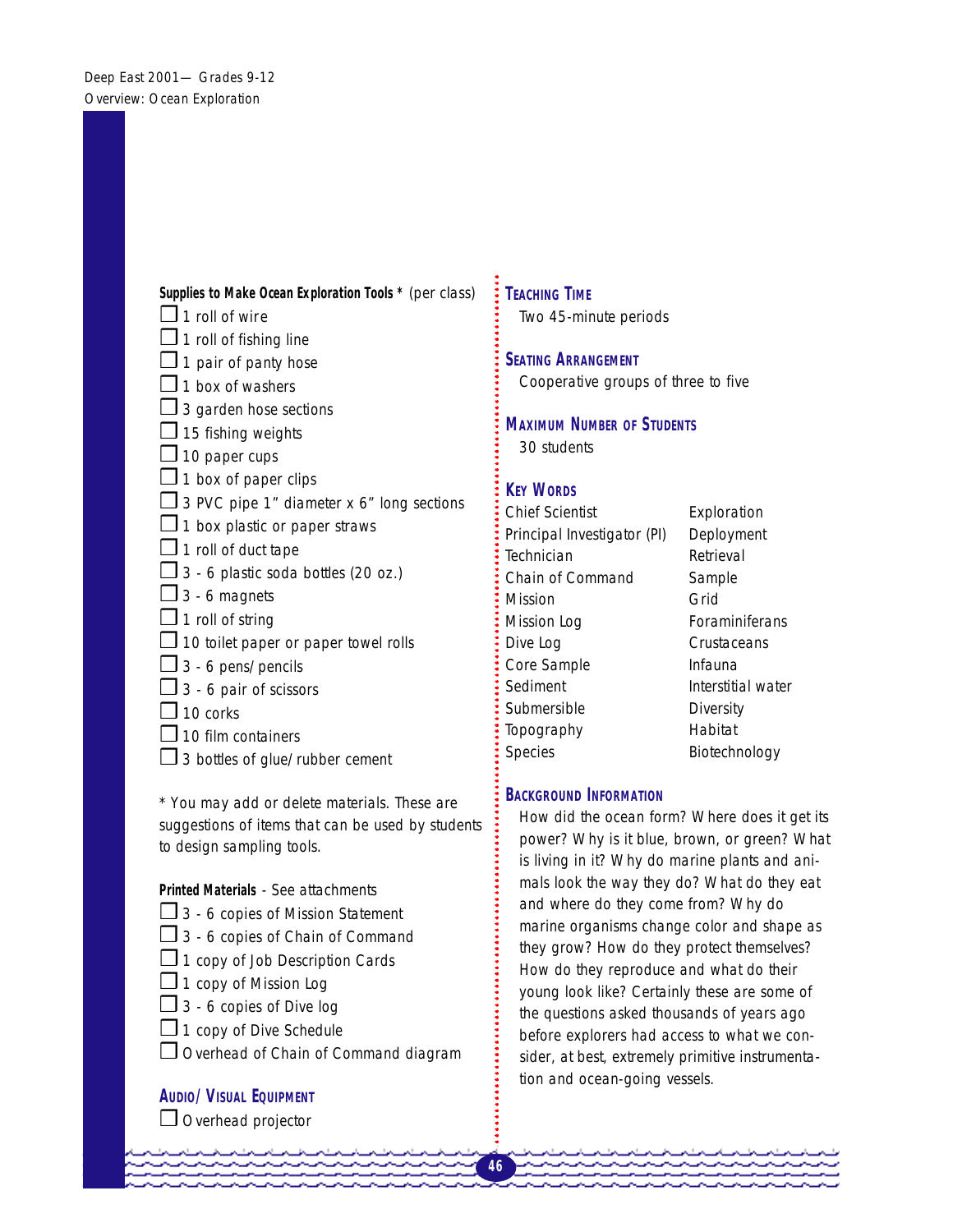Today, we have sophisticated technological capabilities that have made the ocean more "visible" and more accessible than it has ever been before. As a result of "new technological eyes," hundreds of new species and new ecosystems have been discovered—some of which may hold the keys to the origin of life on Earth, cures to life-threatening diseases, and knowledge about presently-unknown metabolic pathways for obtaining and using energy to support life here on Earth.

Even though we live on an Ocean Planet, approximately two-thirds of which is covered by water, approximately 95% of the ocean remains unexplored. Recent progress in technology permits us to completely rethink how we conduct exploration and oceanographic studies. Developments in biotechnology, sensors, telemetry, power sources, microcomputers, and materials science now permit the U.S. to dream of rivaling space exploration and our ability to go to and study the undersea frontier. We need not be limited by weather and blind sampling from ships, but like the true explorers, can immerse ourselves in new places and events. The great challenge is getting to the frontier. Once there, we can use many of the same tools and technologies used by scientists studying terrestrial habitats.

### **LEARNING PROCEDURE**

**Day 1:** *The activities of Day 1 are to choose the Investigation Teams, to design the sampling tools and to test the sampling tools in the Simulated Ocean*.

### Pre-class Teacher Set Up: **Set Up Simulated Ocean**

- 1. Arrange sand, rocks, gravel, and/or bricks on the bottom of the container to create "bottom topography."
- 2. Arrange "critters" on the bottom and in the sand.
- 3. Slowly add water, leaving several inches open at top.
- 4. Mix three colors of food coloring to make the water dark so students cannot see the bottom.

### **Set Up Ocean Exploration Supplies**

1. Divide supplies for making ocean exploration tools into 3 groups. Each group of students should have a wide variety of materials to use, however they may not use all of these supplies. Place material into a box or on a tray to give to each Chief Scientist.

#### **Procedure:**

- 1. Choose Chief Scientist.
- 2. Create groups of three to five students. One student in each group will be the Principal Investigator. One group will sample and study infauna, one group will sample and study sediments, and one group will sample and study water. Each group will first design and test sampling tools for their specific subject of interest.
- 3. Hand out and review Science Mission **Statement**
- 4. Hand out and review Chain of Command worksheet
- 5. Hand out Job Description Cards to each group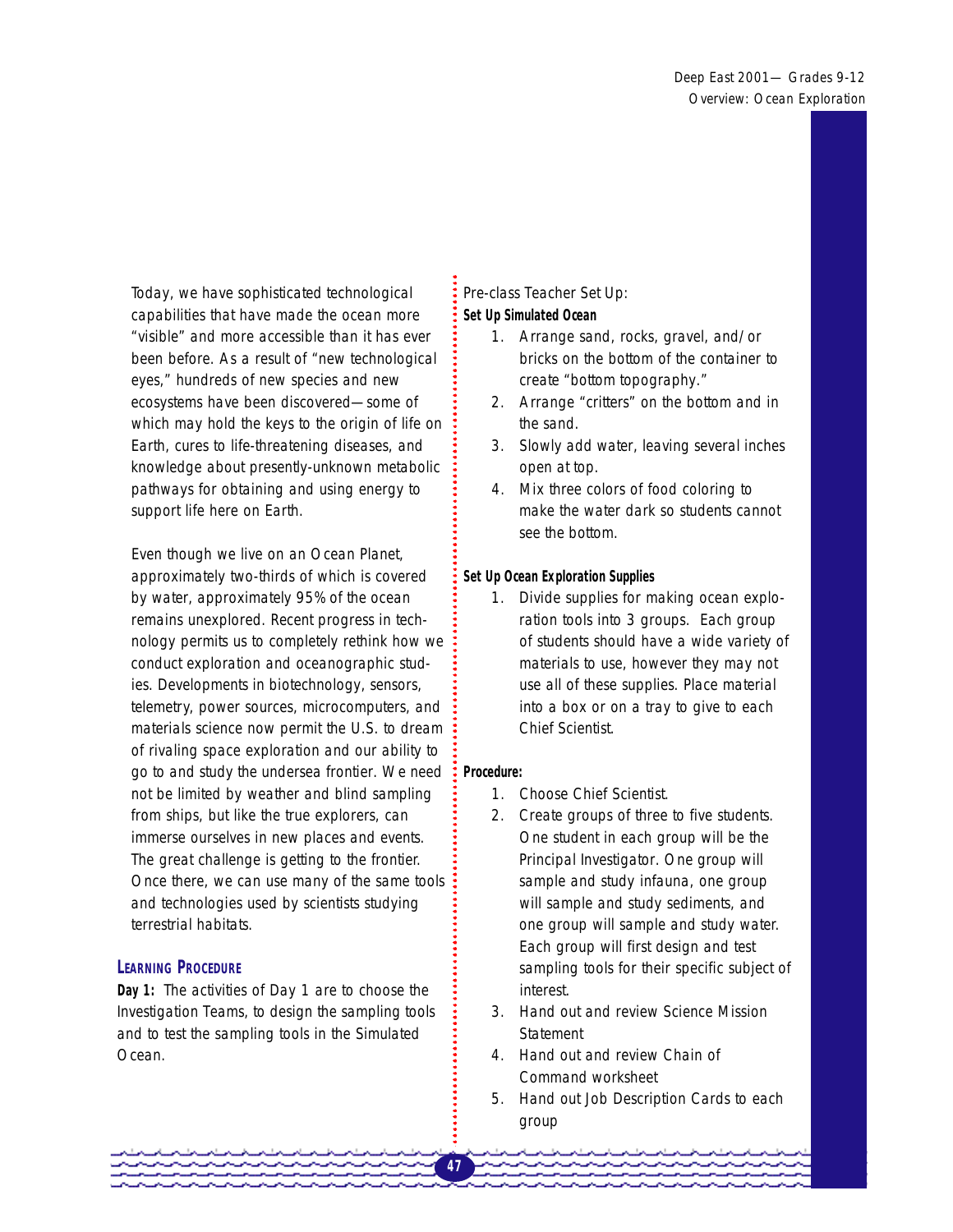- 6. Students perform their specific jobs.
- a. Each Principal Investigator leads his/her team in the development of a Team Name.
- b. Captain (teacher) hands out ocean exploration supplies to the Chief Scientist, who should distribute the materials to each Principal Investigator.
- c. The Chief Scientist describes exploration supplies to the Principal Investigators.
- d. The Principal Investigators and Technicians assemble materials to make exploration tools for data collection. There are many materials from which students can choose to design the sampling tools. Tools should be designed and then tested in the Simulated Ocean. The Principal Investigator must get permission from the Chief Scientist to perform the tests.
- e. The Chief Scientist develops the dive plan and grid scheme for each Principal Investigator. This information is then written onto the Dive Schedule sheet. The Chief Scientist must decide in which grids each group will sample and decides when the different groups can sample. The actual sampling will most likely be carried out on the second day of the activity. The Chief Scientist will announce the dive plan at the Science Team Meeting at the beginning of the second day. The Captain (teacher) should remind the Chief Scientist that each group should collect several samples from various grid locations within the Simulated Ocean.

#### **Day 2:**

Teacher Set Up:

*Simulated Ocean should still be set up from the* 

*previous day. Student sampling tools should be ready to use to collect actual samples.* 

#### **Procedure:**

- 1. Students perform specific jobs for the day.
- a. Have a Science Team Meeting (whole class) where the Chief Scientist announces the dive plan for the day and shows the Dive Schedule. Each team is assigned grids and times in which to collect their samples.
- b. Each Principal Investigator executes their Mission. Each Team should report to the Simulated Ocean at the assigned times with their sampling tools and with a container in which to store their samples. Teams should analyze their collected samples. The Principal Investigator for each group is responsible for completing the Dive Log for his/her Team. This Dive Log is then given to the Chief Scientist.
- c. The Chief Scientist may adjust the dive schedule as necessary.
- d. Have a Science Team Meeting where each Principal Investigator reports the findings of the day.
- e. The Chief Scientist compiles the Dive Logs into one final report called the Mission Log. These reports are all then turned over to the Captain.

### **THE BRIDGE CONNECTION**

#### www.vims.edu/bridge/technology.html

Learn more about ocean technology by going to the BRIDGE Website and highlighting "Technology." Learn about the submersible ALVIN, watch a video about students building a Remotely Operated Vehicle, learn about the underwater habitat Aquarius and more.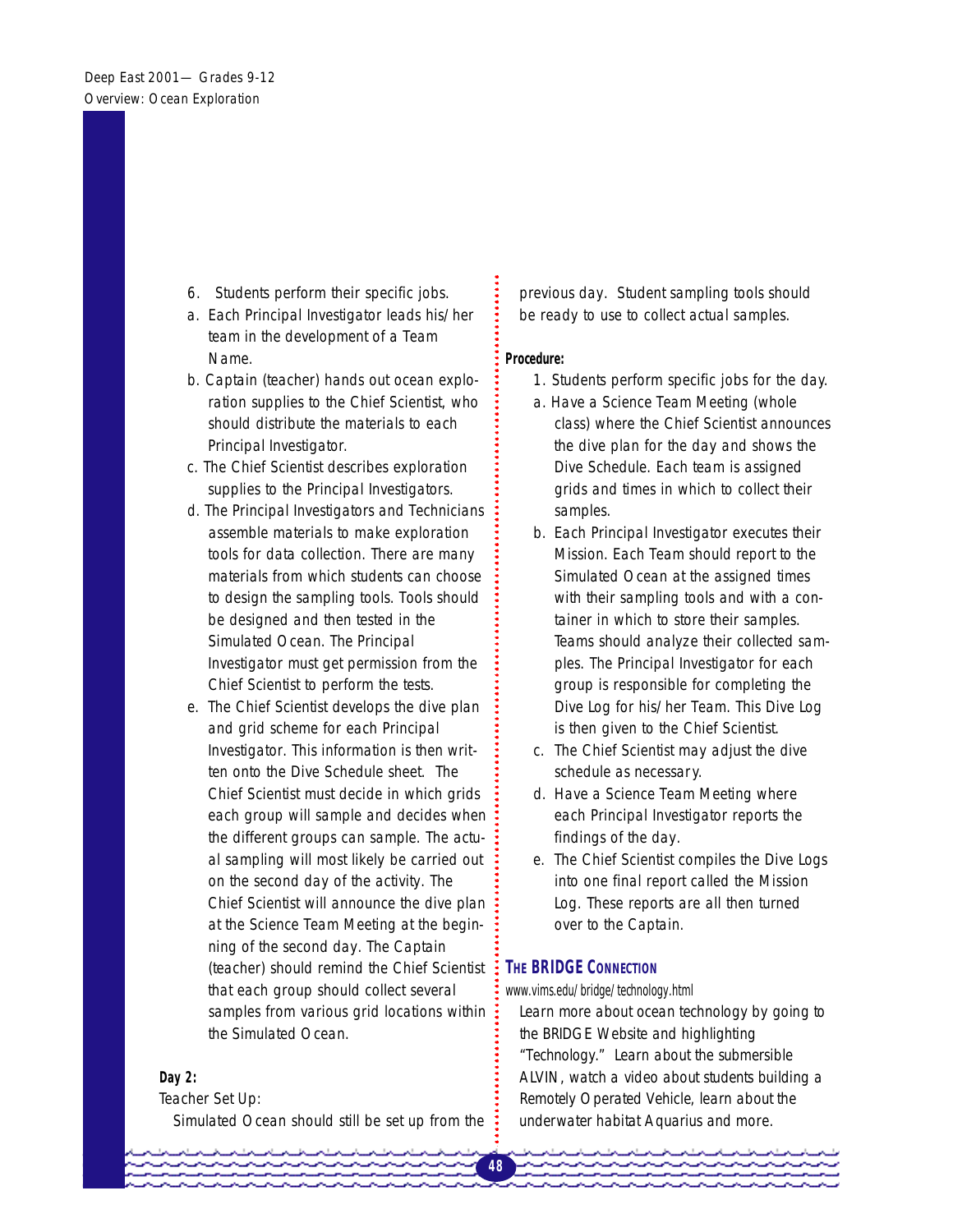### **THE "ME" CONNECTION**

Ask students to investigate career opportunities as ocean explorers, ocean scientists, and others whose careers support ocean science research and exploration, such as technicians, ocean engineers, and research vessel crew members.

### **CONNECTION TO OTHER SUBJECTS**

**Mathematics** Language Arts Art/Design

#### **EVALUATIONS**

Students will write a paragraph summarizing what they learned, including a list of other equipment that might have made the mission more successful.

The teacher will review each group's Dive Log handed in by the Chief Scientists.

#### **EXTENSIONS**

- • Ask students to write a story describing a day on a research vessel, including themselves in the crew.
- • Ask students to investigate significant events from the past in ocean exploration.
- • Ask students to act as if they were the pilots operating a deep sea submersible.
- Ask students to create a "survival kit" for a deep-sea mission.
- • Ask students to investigate technologies of the past used in previous ocean exploration initiatives.
- • Visit the Ocean Exploration Web Site at www.oceanexplorer.noaa.gov
- Visit the National Marine Sanctuaries web page for a GIS fly-through of the Channel Islands National Marine Sanctuary at http://www.cinms.nos.noaa.gov/

### **NATIONAL SCIENCE EDUCATION STANDARDS**

**Science as Inquiry - Content Standard A:** 

- Abilities necessary to do scientific inquiry
- Understandings about scientific inquiry
- **Earth and Space Science Content Standard D**
- Structure of the Earth system

**Science and Technology – Content Standard E:** 

- Abilities of technological design
- Understandings about science and technology

**Science in Personal and Social Perspectives – Content Standard F:** 

- Risks and benefits
- Science and technology in society

#### **History and Nature of Science – Content Standard G:**

- Science as a human endeavor
- Nature of science
- History of science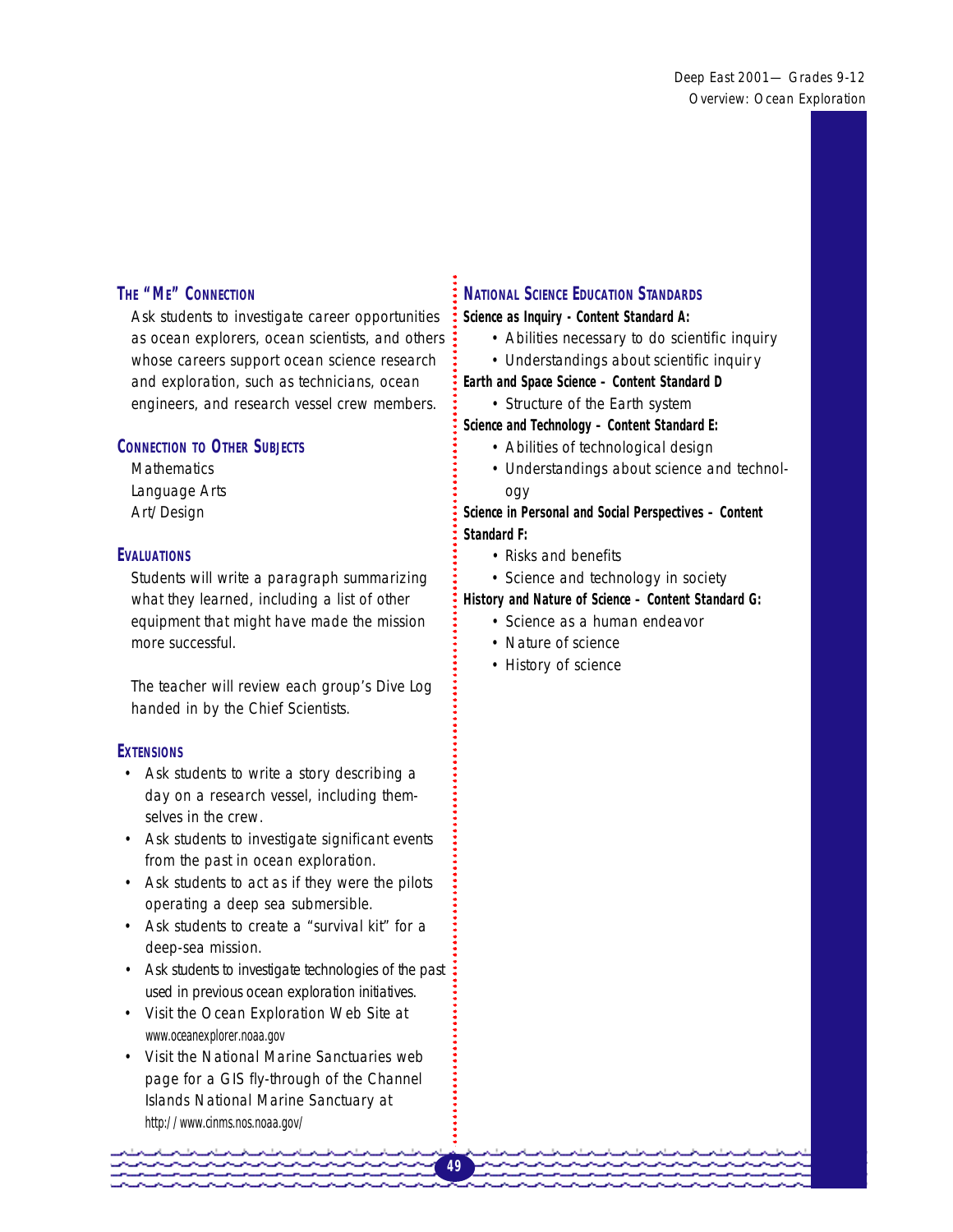# **Mission Statement**

We are on a scientific mission in Hydrographers' Canyon. The Chief Scientist's proposal is to sample the sediment type, infauna, and water in the axis of Hydrographers' Canyon. The purpose of this is to study species and habitat diversity in the area. To accomplish this, the Principal Investigators, with the assistance of their Technicians, will be taking core and water samples. The water depth is greater than 2,000 meters, the topography is rugged, and we wish to sample microhabitats; including mounds, burrows, and wave features. As such, your core samples will be taken from an occupied submersible.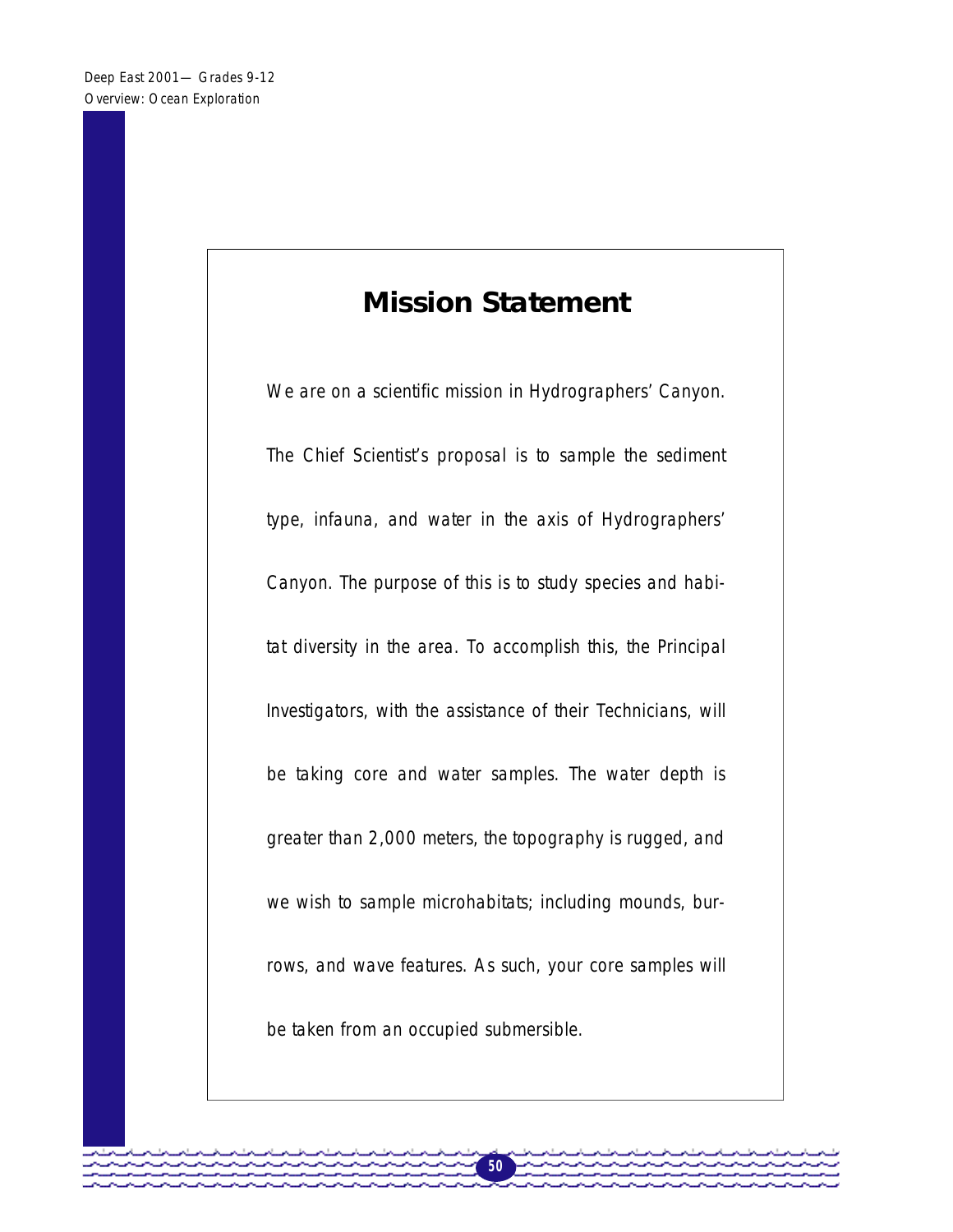| <b>Team/PI Name</b> |               | <b>Dive Schedule</b><br>To be completed by the Chief Scientist |  |  |  |
|---------------------|---------------|----------------------------------------------------------------|--|--|--|
|                     | Date and Time | <b>Grid Location</b>                                           |  |  |  |
|                     |               |                                                                |  |  |  |
|                     |               |                                                                |  |  |  |
|                     |               |                                                                |  |  |  |
|                     |               |                                                                |  |  |  |
|                     |               |                                                                |  |  |  |
|                     |               |                                                                |  |  |  |
|                     |               |                                                                |  |  |  |
|                     |               |                                                                |  |  |  |
|                     |               |                                                                |  |  |  |
|                     |               |                                                                |  |  |  |
|                     |               |                                                                |  |  |  |
|                     |               |                                                                |  |  |  |
|                     |               |                                                                |  |  |  |
|                     |               |                                                                |  |  |  |
|                     |               |                                                                |  |  |  |
|                     |               |                                                                |  |  |  |

**51** 

<u>A Alban Alban A</u>

- 23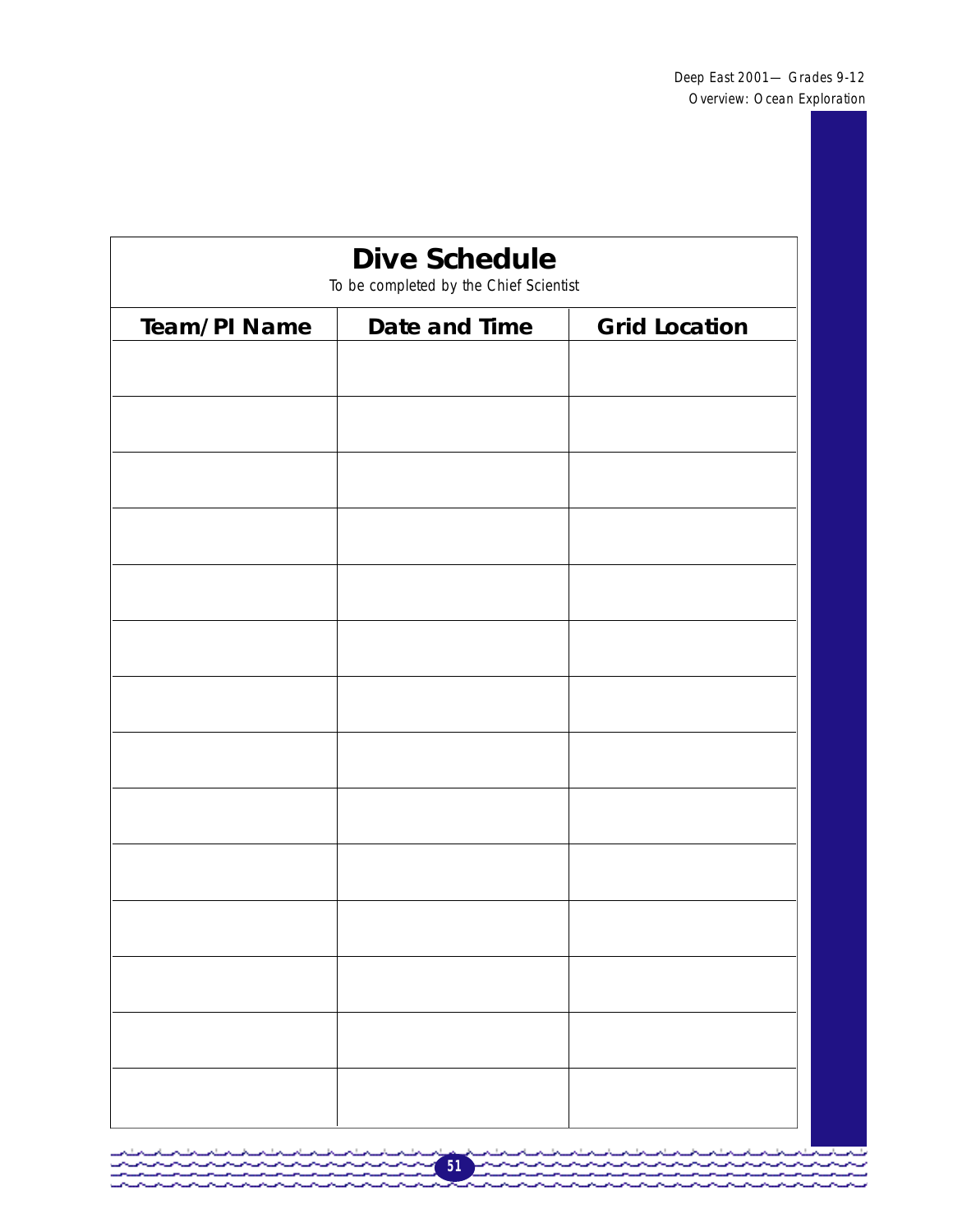

*Note to Teacher: Divide the class evenly among the three Technician groups once you have determined the Chief Scientist and the Principal Investigators.*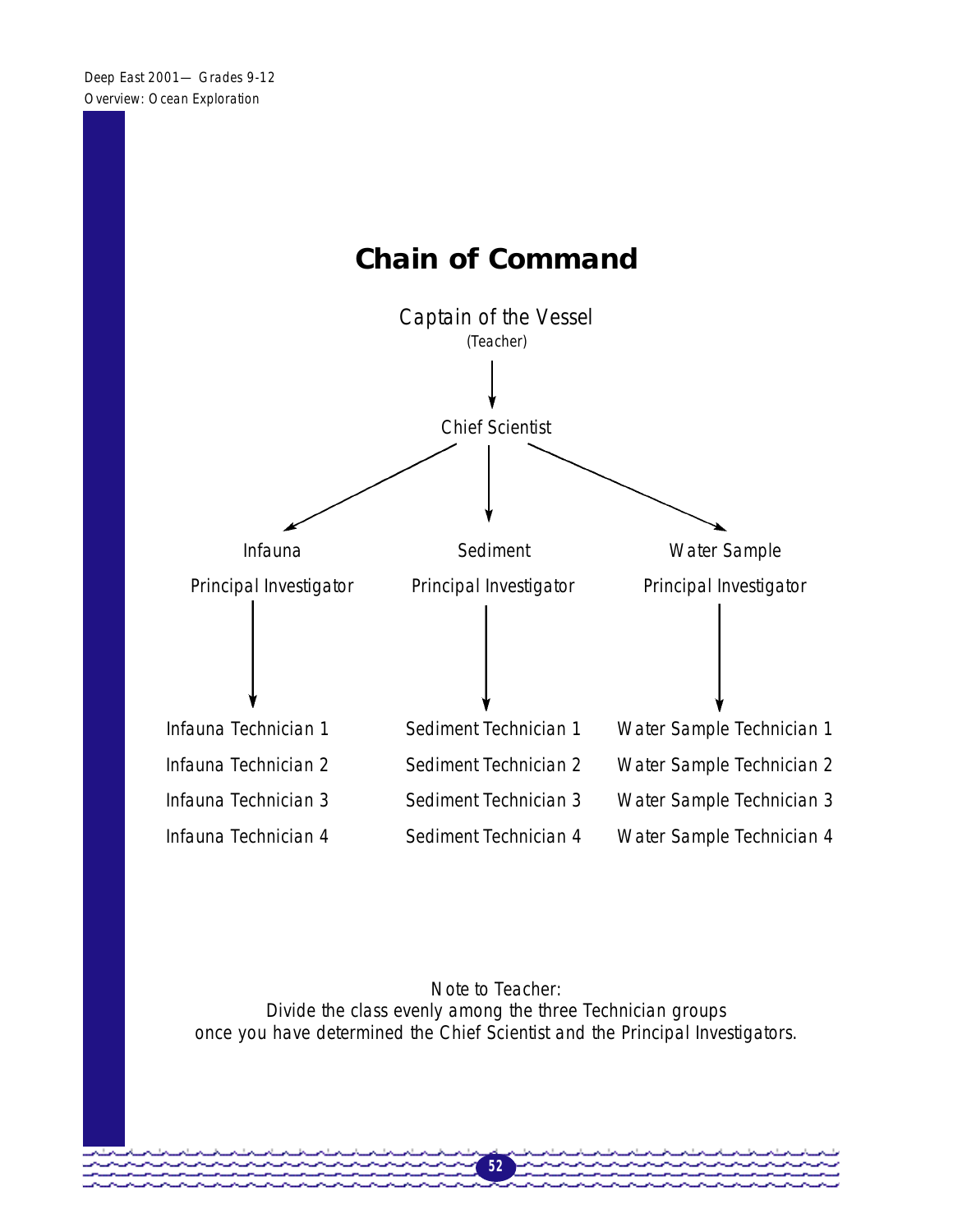## **Chief Scientist**

- Serves as principal spokesperson for all scientists on board the vessel
- Responsible for assuring completion of research mission
- Responsible for dive schedule
- Responsible for personnel assignments
- Responsible for creating grid for dive site
- Responsible for overseeing activities at the dive site
- Responsible for compiling all Dive logs
- Responsible for completing Mission log

## **Infauna Principal Investigator (Infauna PI)**

- Serves as main person for execution of mission to gather infaunal samples
- Responsible for completing dive log
- Responsible for obtaining supplies necessary for development of exploration tools
- Responsible for overseeing development of exploration tools
- Responsible for obtaining dive log from Chief Scientist
- Responsible for overseeing the deployment of exploration tools

## **Infauna Technician**

- Serves as main person for construction of exploration tools for infauna extraction
- Serves as main person for deployment and retrieval of exploration tools
- Responsible for storing collected samples

## **Infauna Technician 1**

• Serves as main person for construction of exploration tools for infauna extraction

- Serves as main person for deployment and retrieval of exploration tools
- Responsible for storing collected samples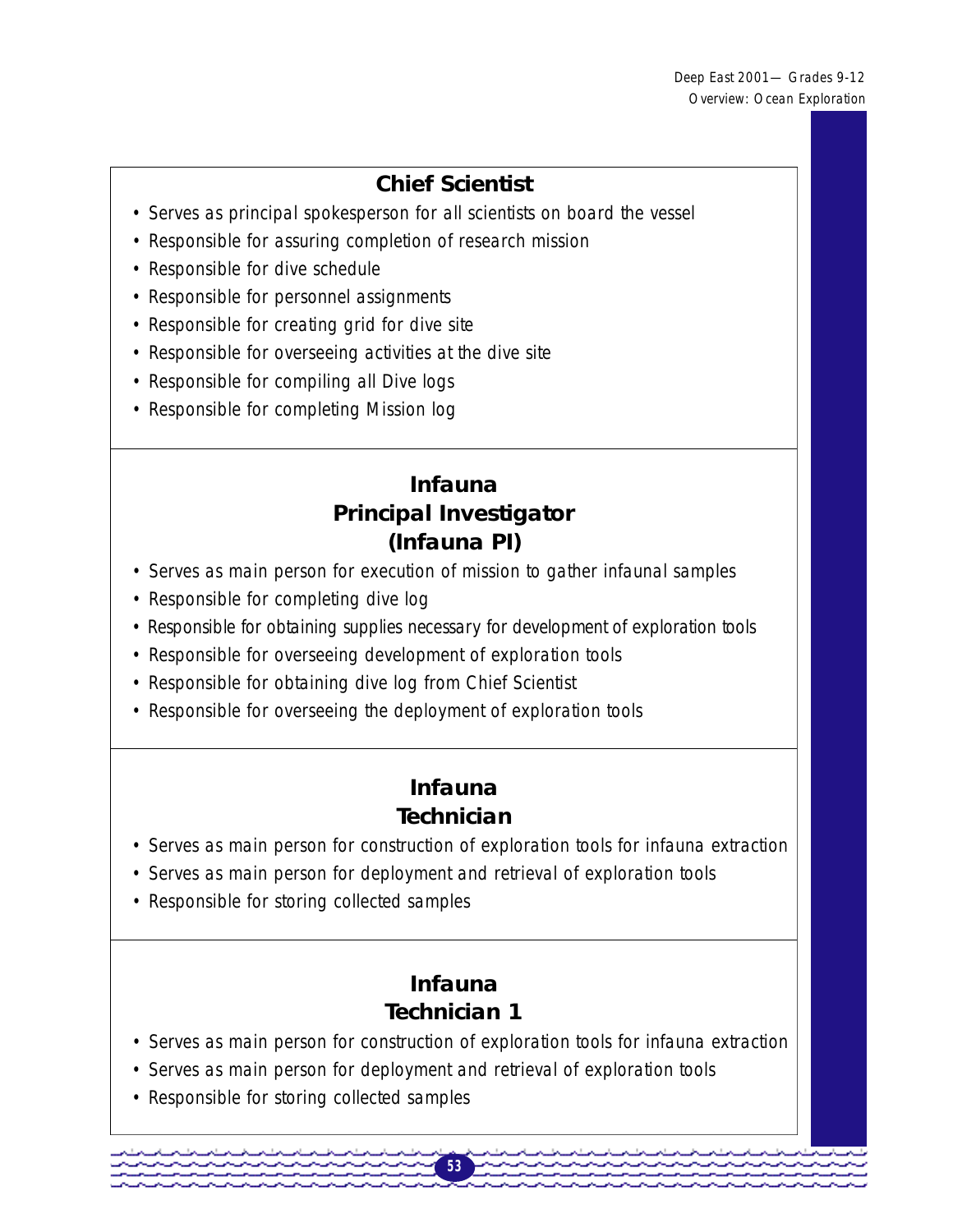## **Infauna Technician 2**

- Serves as main person for construction of exploration tools for infauna extraction
- Serves as main person for deployment and retrieval of exploration tools
- Responsible for storing collected sample

## **Sediment Principal Investigator (Sediment PI)**

- Serves as main person for execution of mission to gather sediment samples
- Responsible for completing dive log
- Responsible for obtaining supplies necessary for development of exploration tools
- Responsible for overseeing development of exploration tools
- Responsible for obtaining dive log from Chief Scientist
- Responsible for overseeing the deployment of exploration tools

## **Sediment Technician 1**

- Serves as main person for construction of exploration tools for sediment extraction
- Serves as main person for deployment and retrieval of exploration tools
- Responsible for storing collected sample

## **Sediment Technician 2**

- Serves as main person for construction of exploration tools for sediment extraction
- Serves as main person for deployment and retrieval of exploration tools
- Responsible for storing collected sample

## **Sediment Technician 3**

• Serves as main person for construction of exploration tools for sediment extraction

- Serves as main person for deployment and retrieval of exploration tools
- Responsible for storing collected sample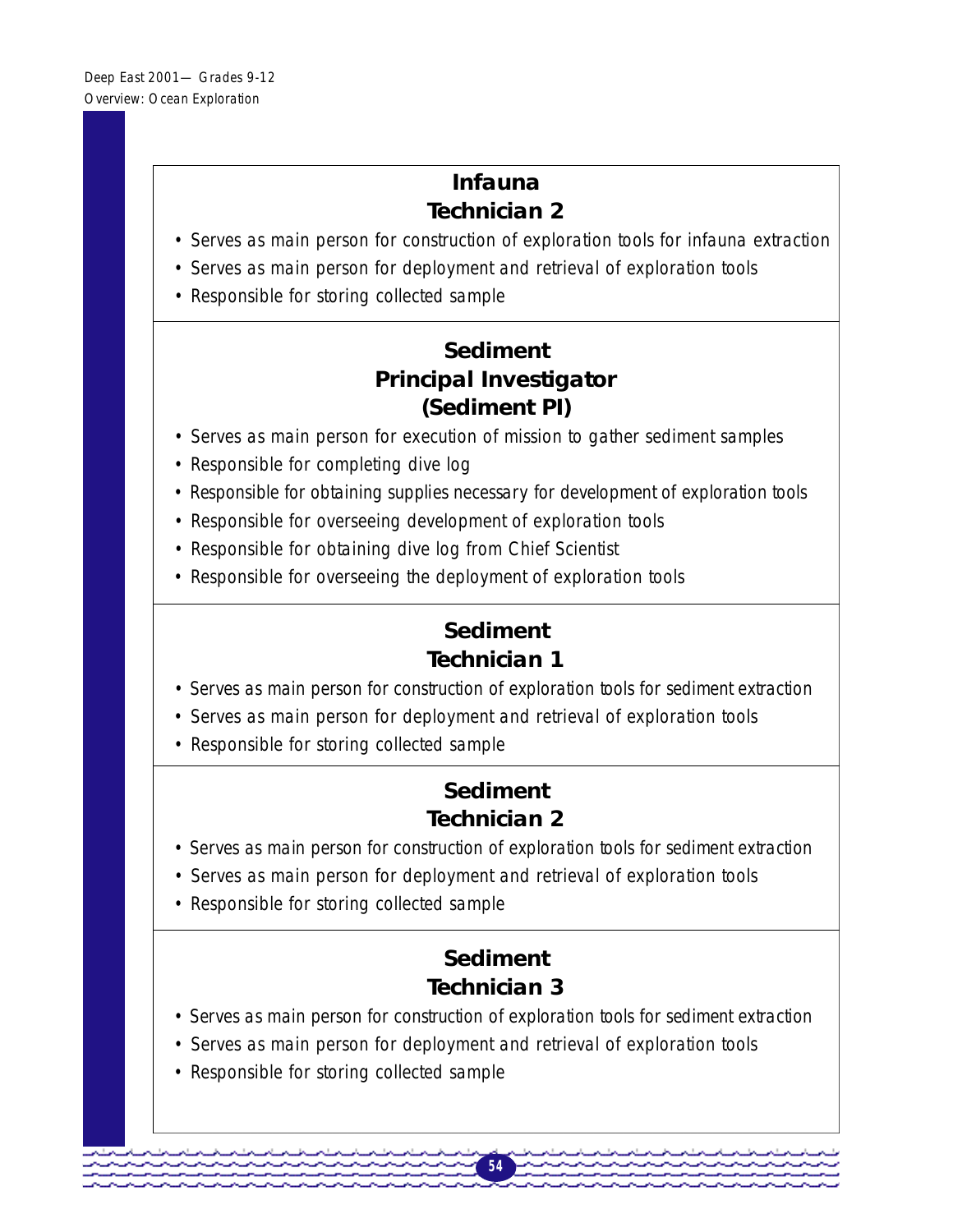## **Water Sample Principal Investigator (Water Sample PI)**

- Serves as main person for execution of mission to gather water samples just above the ocean floor
- Responsible for completing dive log
- Responsible for obtaining supplies necessary for development of exploration tools
- Responsible for overseeing development of exploration tools
- Responsible for obtaining dive log from Chief Scientist
- Responsible for overseeing the deployment of exploration tools

## **Water Sample Technician 1**

- Serves as main person for construction of exploration tools for water extraction
- Serves as main person for deployment and retrieval of exploration tools
- Responsible for storing collected sample

## **Water Sample Technician 2**

- Serves as main person for construction of exploration tools for water extraction
- Serves as main person for deployment and retrieval of exploration tools
- Responsible for storing collected sample

## **Water Sample Technician 3**

• Serves as main person for construction of exploration tools for water extraction

- Serves as main person for deployment and retrieval of exploration tools
- Responsible for storing collected sample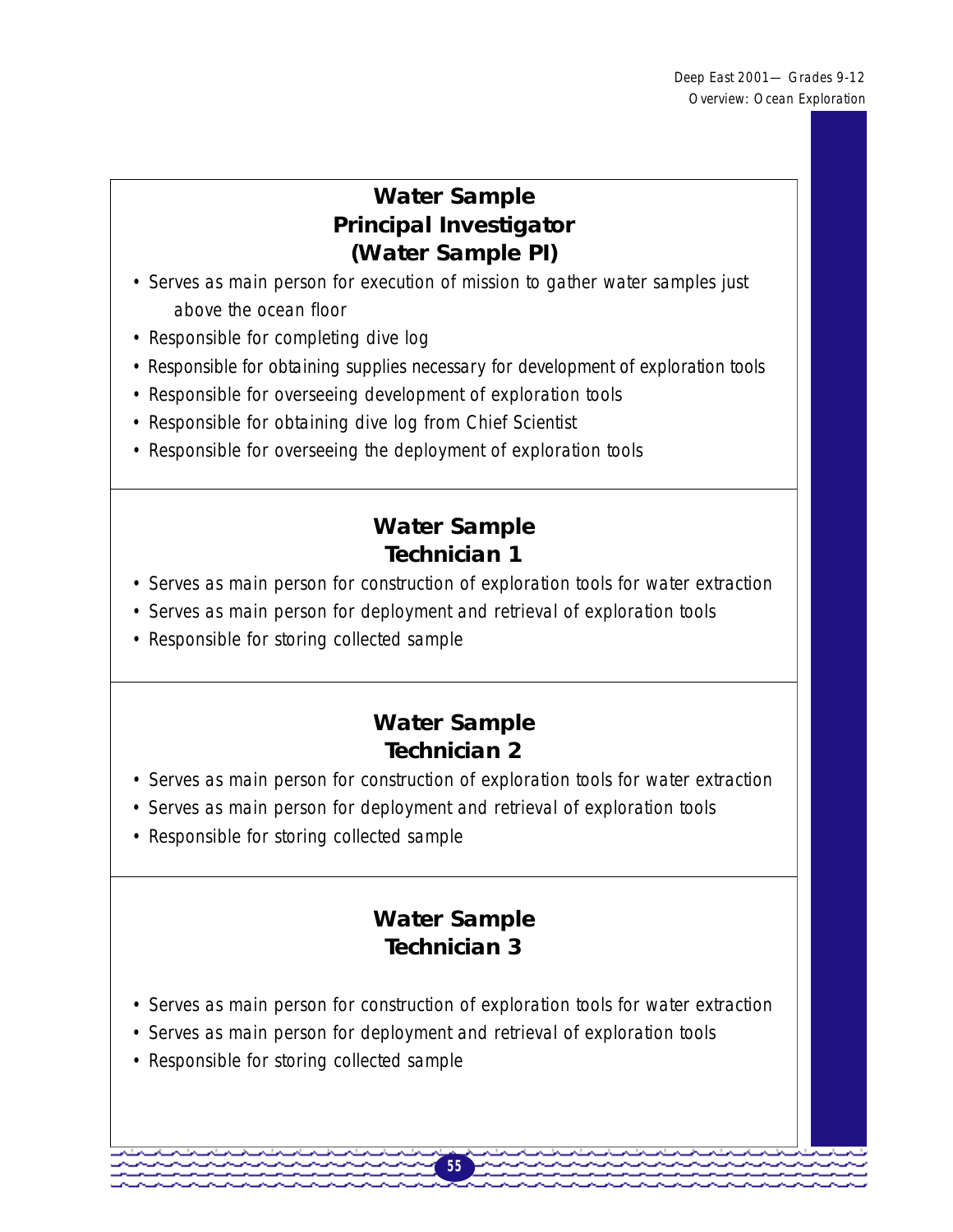| <b>Mission Log</b><br>(To be completed by the Chief Scientist) |  |  |
|----------------------------------------------------------------|--|--|
| Project Title:                                                 |  |  |
| <b>Chief Scientist Name:</b>                                   |  |  |
| PI Names:                                                      |  |  |
|                                                                |  |  |
|                                                                |  |  |
| Team Names:                                                    |  |  |
|                                                                |  |  |
|                                                                |  |  |
| Date and Time:                                                 |  |  |
| <b>Grid Locations and Depths:</b>                              |  |  |
|                                                                |  |  |
|                                                                |  |  |
| Tools Used:                                                    |  |  |
|                                                                |  |  |
|                                                                |  |  |
| Tasks Performed:                                               |  |  |
| Water:                                                         |  |  |
| Sediment:                                                      |  |  |
| Infauna:                                                       |  |  |
|                                                                |  |  |

Attached:

متمتمتم

Dive Schedule, Dive Logs, and Dive Grid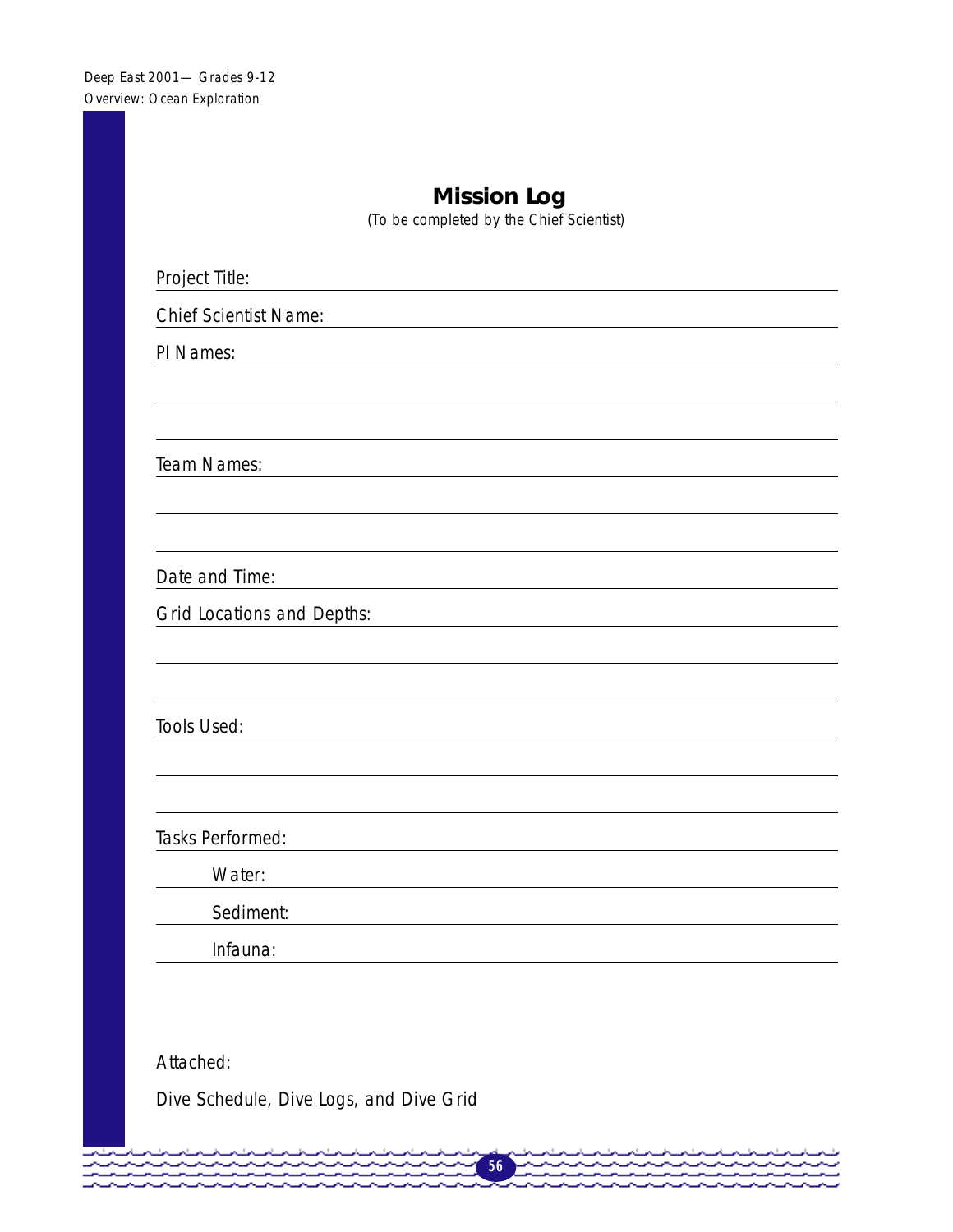Deep East 2001— Grades 9-12 Overview: Ocean Exploration

## **Dive Log**

(To be completed by the Principal Investigator)

| PI Name:                                                                                                                                                                                                                                           |                     |
|----------------------------------------------------------------------------------------------------------------------------------------------------------------------------------------------------------------------------------------------------|---------------------|
| Team Name:                                                                                                                                                                                                                                         |                     |
| Dive Task:                                                                                                                                                                                                                                         |                     |
| Dive Depth:                                                                                                                                                                                                                                        |                     |
| Dive Time and Location:                                                                                                                                                                                                                            |                     |
| Tool Design:                                                                                                                                                                                                                                       |                     |
|                                                                                                                                                                                                                                                    |                     |
|                                                                                                                                                                                                                                                    |                     |
|                                                                                                                                                                                                                                                    |                     |
|                                                                                                                                                                                                                                                    |                     |
| Dive Plan:                                                                                                                                                                                                                                         |                     |
|                                                                                                                                                                                                                                                    |                     |
|                                                                                                                                                                                                                                                    |                     |
|                                                                                                                                                                                                                                                    |                     |
|                                                                                                                                                                                                                                                    |                     |
|                                                                                                                                                                                                                                                    |                     |
| <b>Dive Results:</b>                                                                                                                                                                                                                               |                     |
|                                                                                                                                                                                                                                                    |                     |
|                                                                                                                                                                                                                                                    |                     |
|                                                                                                                                                                                                                                                    |                     |
|                                                                                                                                                                                                                                                    |                     |
|                                                                                                                                                                                                                                                    |                     |
|                                                                                                                                                                                                                                                    |                     |
|                                                                                                                                                                                                                                                    |                     |
| 57<br>والمستحيل والمستحيل والمستحيل والمستحيل والمستحيل والمستحيل والمستحيل والمستحيل والمستحيل والمستحيل والمستحيل<br>المساحين والمساحين والمساحين والمساحين والمساحين والمساحين والمساحين والمساحين والمساحية<br>-----------------------<br>مسحب | المستحسب المستحسناه |